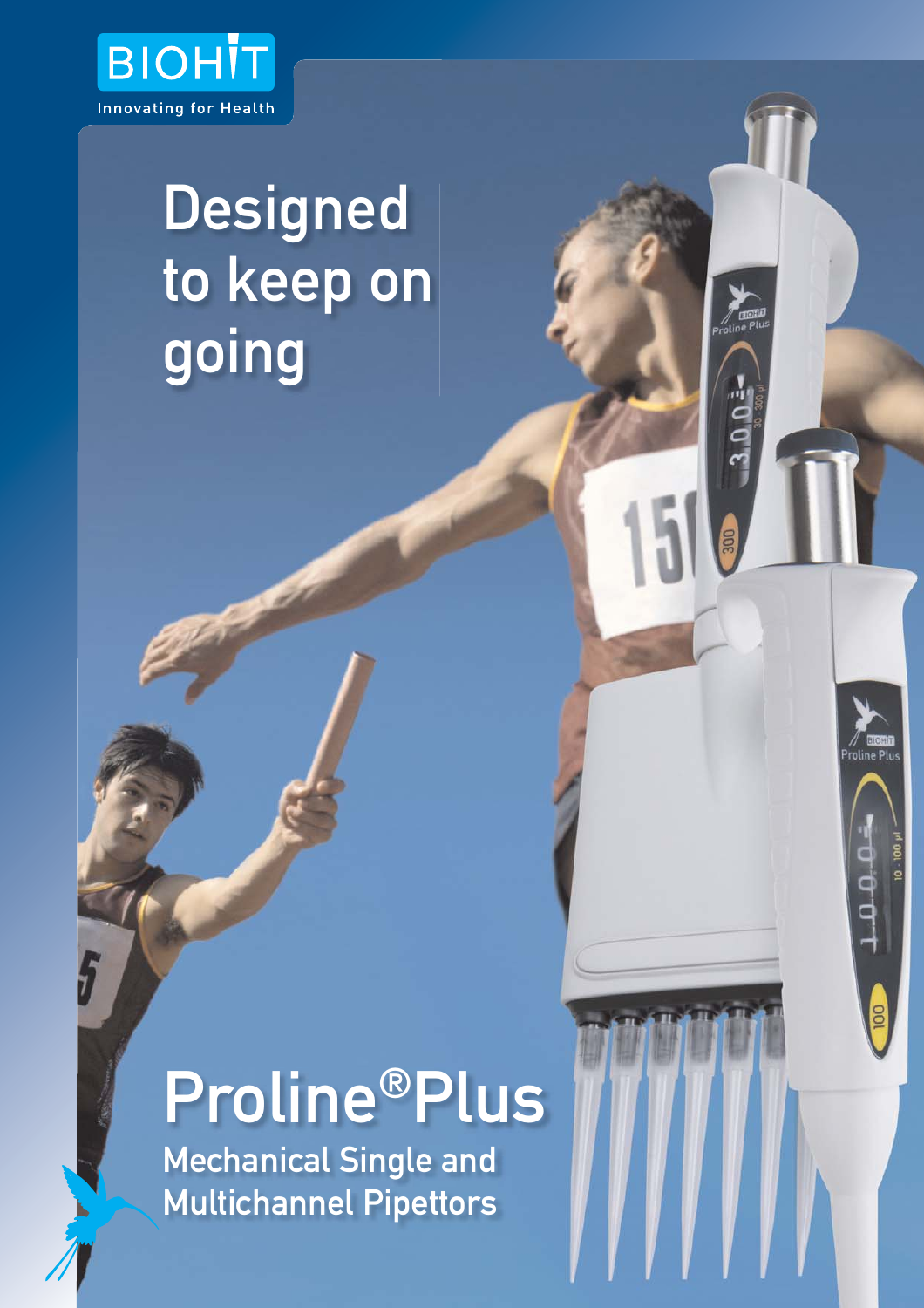

## Proline®Plus

- Volume setting with click stops
- Suitable for both left and right-handed users
- Fully autoclavable
- Robust design
- Good chemical & UV resistance
- Thermal insulation of the internal components ensures that the warmth of the hand does not affect the pipetting results during long pipetting series
- Colour coding on display corresponds to the colour coding of tip trays
- **Entry Loading & Ejection**
- Optiload tip loading for easy tip loading and ejection, as well as excellent tip sealing in multichannel models
- Safe-Cone Filters to prevent contamination



- 1. Quality matters in all pipetting
- Finnish high quality design

• Fits the most commonly used lab tubes thanks to slim tip ejector

collar

• Compatible with a wide range of tips

- Made in Finland by Biohit, the original Proline manufacturer in accordance with ISO 13485 / 9001 / 14001 quality and environmental standards
- Supplied with individual quality certificate (QC)
- Provides high accuracy and precision according to ISO 8655
- 3-year warranty
- CE/IVD marked
- 2. Good ergonomics –
- it fits any hand!
- Handle design is suitable for both left and right-handed users
- Finger support provides a relaxed grip and good balance
- Volume display is easy to read also during pipetting
- Tip loading and ejection are light and easy, with excellent tip sealing – also in multichannel models
- Pipetting forces are low

#### 3. Prevent contamination

- easily and cost-effectively
- Fully autoclavable without disassembling (121°C, 20 min)
- Proline Plus features unique Safe-Cone Filters that - prevent fluids and liquid vapours from reaching the internal components of the pipettor
	- help you prevent contamination of your pipettor and sample in your everyday work
	- prolong the pipettor life-time
	-
	- are replaceable
	- can be removed by using a convenient forceps
	- are available for all models > 10 µl

Proline®Plus











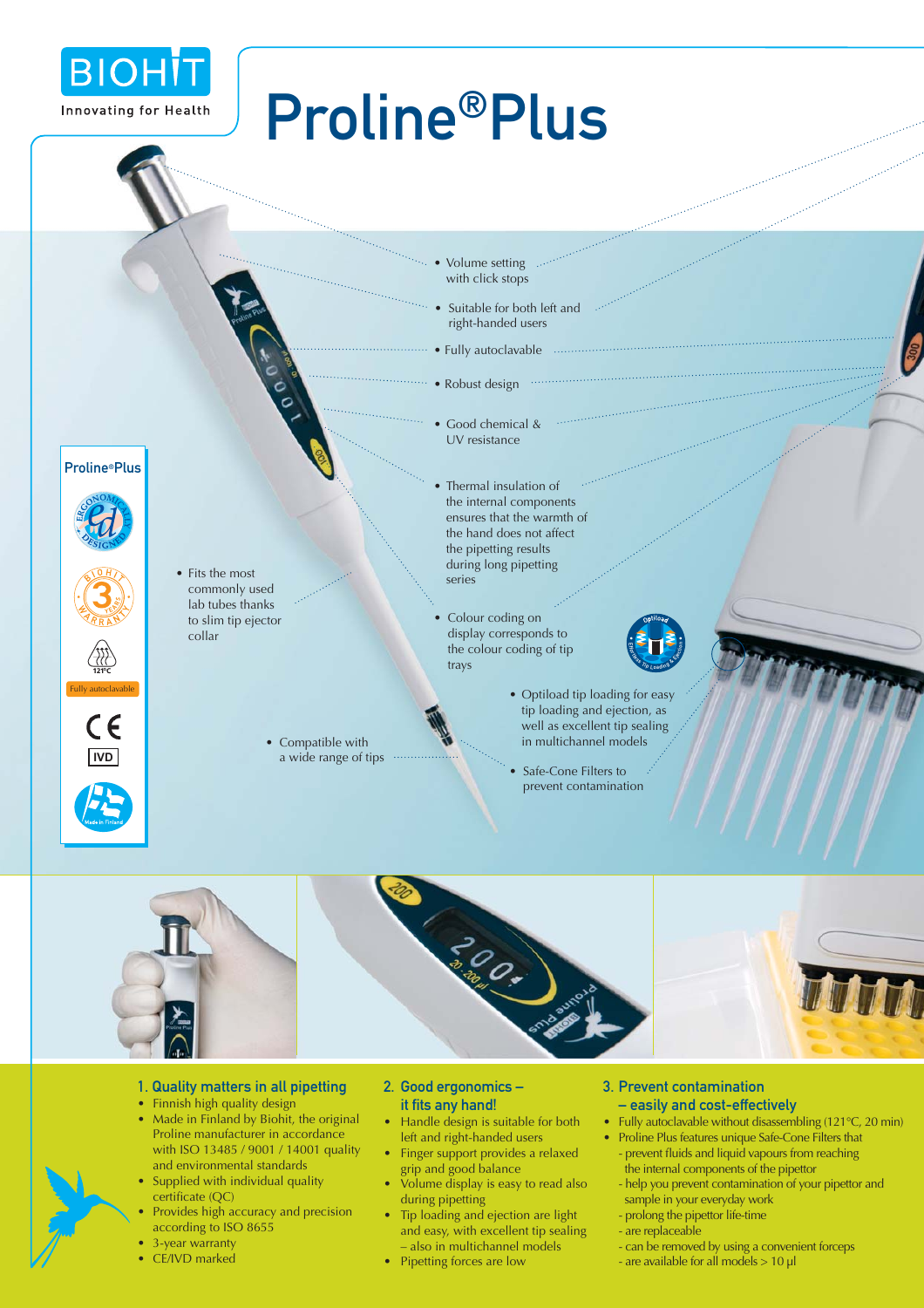## Proline Plus – the classic Biohit Proline reborn

By the 1970s, Professor Osmo Suovaniemi – who later was to establish Biohit – together with his team at Labsystems developed and commercialised the adjustable single and multichannel air displacement pipettors, also known as the red-and-black Finnpipettes. These included the original 9-channel and the first 8- and 12-channel adjustable pipettors that were designed to aid the liquid handling work in the vertical photometry based analysers developed by Professor Suovaniemi (and his company Labsystems), such as the very first 96-well microplate reader (the Titertek Multiskan).

### European standards, Finnish design and production make the quality products of Biohit

Biohit was established in 1988 and in 1990 the company launched its first electronic pipette, the Proline electronic, followed by the mechanical Proline in 1992. Over the years, Proline has taken its place in laboratories worldwide as an ergonomic, safe and reliable pipette suitable for all types of pipetting.

### Now the classical Proline has taken a new shape – Proline Plus

In the new Proline Plus, the experienced R&D personnel of Biohit have combined the innovative ideas from the early years with new, modern pipette design and technology. Particular emphasis has been put on safety, ergonomics, and efficiency in pipetting, as well as on the high quality of the device.





4. Basic calibration and maintenance couldn't be easier – do it yourself!

• Fully autoclavable

• Improved UV-light

• More ergonomic

tip ejection force

• Reduced pipetting and

resistance

design

- No opening tools are needed
- Only 3 parts need to be cleaned – piston, tip cone and tip ejector collar
- Calibration is easy with the tool included in the package
- Should you want to leave it to a professional, Biohit offers complete maintenance, repair and calibration services
- 5. The package includes:
- Proline Plus pipettor
- Calibration tool
- Autoclavable grease
- Tip
	- Safe-Cone Filters (>10 µl) and forceps
- **Manual**
- OC-certificate
- 6. Try it out with the convenient Starter Kit!
	- Pipettors and tips
	- Kit 1: 0.1-3 µl, 0.5-10 µl,
	- 2 single-tray tip boxes - Kit 2: 0.5-10 µl, 10-100 µl, 100-1000 µl,
	- 3 single-tray tip boxes - Kit 3: 2-20 µl, 20-200 µl, 100-1000 µl,
	- 3 single-tray tip boxes
	- Kit 4: 500-5000 µl, 1–10 ml,
	- 2 bulk tip boxes
	- Pipettor holder for each pipettor
- Calibration tool for each pipettor
- Literature